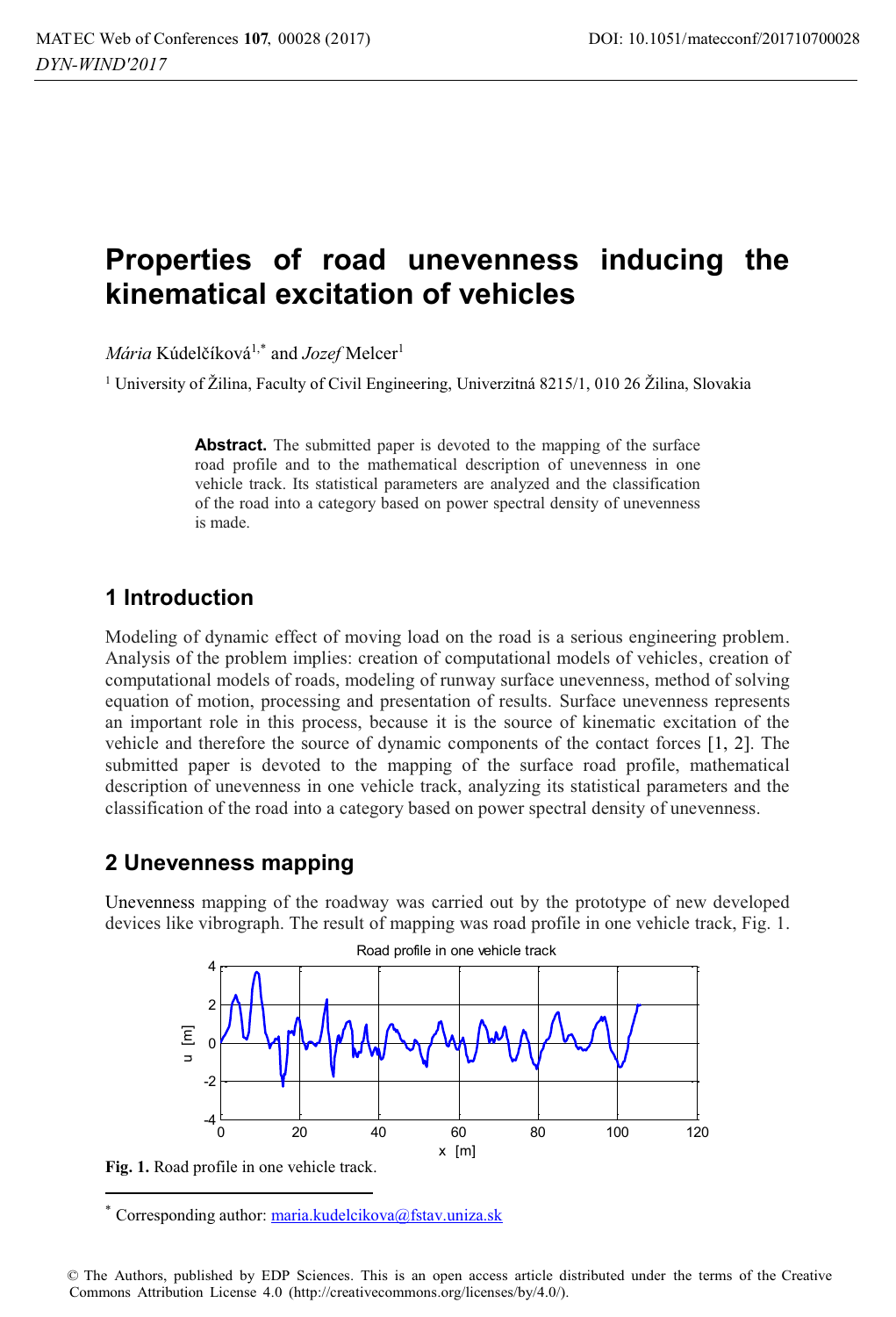It was mapped the section 105.9 m long in increments of 0.3 m.

### **3 Amplitude characteristics of unevenness**

The original record had 354 samples. The record was re-sampled. New record has  $N = 2^{13}$  $= 8192$  samples. All other analyzes were performed with such re-sampled record. The following characteristics were calculated:

Mean value

$$
\overline{u} = \frac{1}{N} \sum_{i=1}^{N} u_i = 0.232256 \text{ mm}.
$$
 (1)

Arithmetic mean deviation *Ra*

$$
R_a = \frac{1}{N} \sum_{i=1}^{N} |u_i - \overline{u}| = 0.690666 \text{ mm}.
$$
 (2)

Root mean square average deviation *Rq*

$$
R_q = \sqrt{\frac{1}{N} \sum_{i=1}^{N} (u_i - \overline{u})^2} = 0.931226 \text{ mm}.
$$
 (3)

Dispersion  $\sigma^2$ 

$$
\sigma^2 = \frac{1}{N} \sum_{i=1}^{N} (u_i - \overline{u})^2 = 0.867182 \text{ mm}^2. \tag{4}
$$

Effective values - Root mean square value *RMS* 

$$
\overline{u} = \sqrt{\frac{1}{N} \sum_{i=1}^{N} u_i^2} = 0.959753 \text{ mm}.
$$
 (5)

Asymmetry coefficient *Rsk*

$$
R_{sk} = \frac{\sum_{i=1}^{N} (u_i - \bar{u})^3}{N \cdot \sigma^3} = 0.839111.
$$
 (6)

Kurtosis *Rku*

$$
R_{ku} = \frac{\sum_{i=1}^{N} (u_i - \overline{u})^4}{N \cdot \sigma^4} = 4.788243.
$$
 (7)

Greatest depth of unevenness

$$
R_v = \min(u_i) = -2.327134 \text{ mm} \,. \tag{8}
$$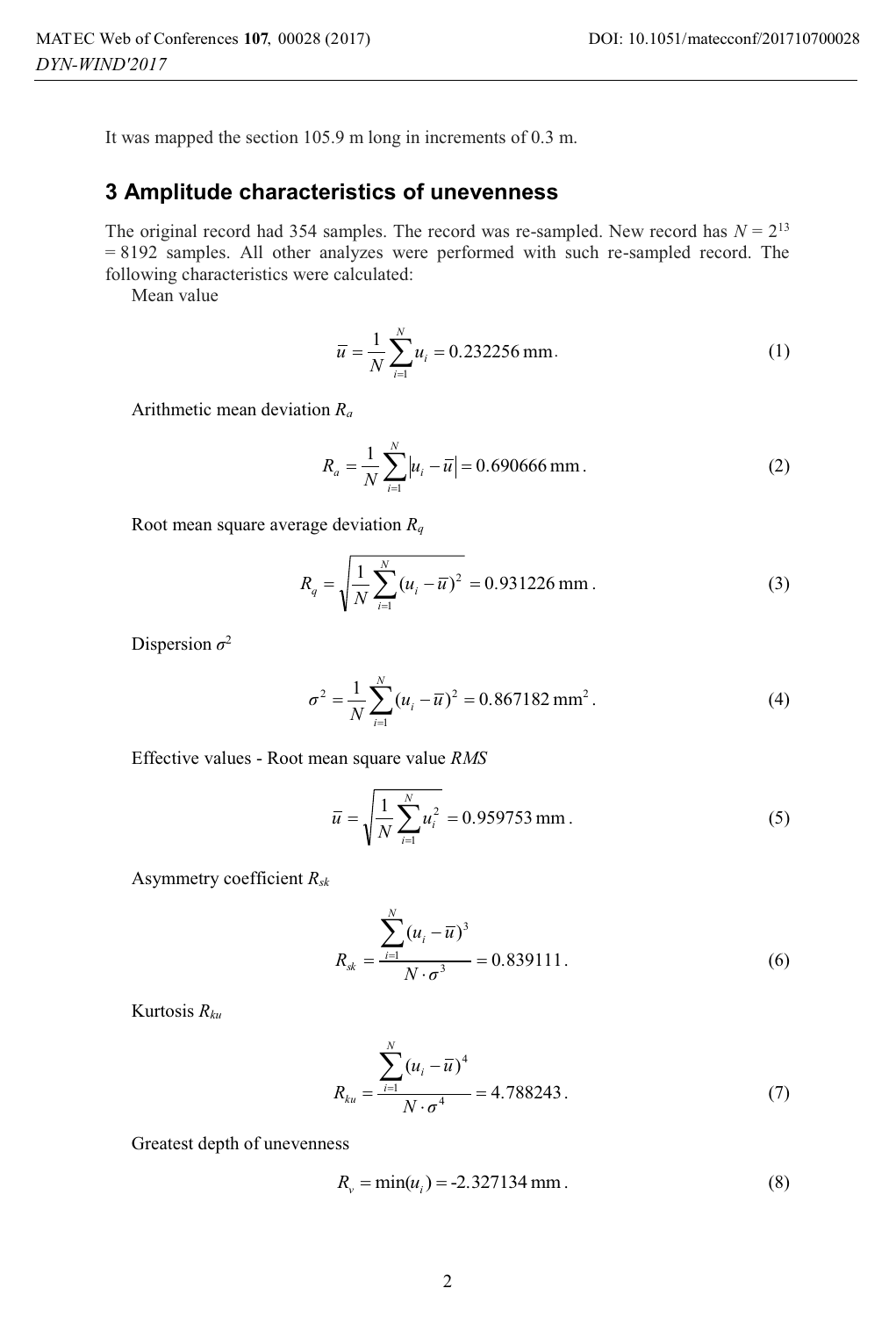The largest height of unevenness

$$
R_p = \max(u_i) = 3.709063 \,\text{mm} \,. \tag{9}
$$

Overall height of the profile

$$
R_t = |R_v| + R_p = 2.327134 + 3.709063 = 6.036197 \text{ mm}.
$$
 (10)

The histogram of amplitude distribution is shown in Fig. 2.



**Fig. 2.** Histogram of amplitude distribution.

#### **4 Spectral characteristics of unevenness**

Passing from length to frequency domain can be carried out by Fast Fourier Transform. To each real number  $u_k$  it is assigned a complex number  $U_k$  by the relation

$$
U_k = \sum_{n=1}^{N} u_n \cdot e^{-2\pi i (k-1)(n-1)/N}, \text{ for } 1 \le k \le N. \tag{11}
$$

*N* is the number of samples of the record. The amplitude and phase angle are then calculated for each complex number, so the amplitude and phase spectra can be calculated for the record. There are a few possibilities how to present the amplitude spectrum:

Peak Amplitude *PA*

$$
PA_{I} = \sqrt{\text{Re}[U_{I}] \cdot \text{Re}[U_{I}] + \text{Im}[U_{I}] \cdot \text{Im}[U_{I}]} / N, \text{ for } I = 0,
$$
 (12a)

$$
PA_{I} = 2 \cdot \sqrt{\text{Re}[U_{I}] \cdot \text{Re}[U_{I}] + \text{Im}[U_{I}] \cdot \text{Im}[U_{I}]} / N, \quad I = 1 \div (N/2) - 1
$$
 (12b)

Auto Spectrum *AS*

$$
ASI = PAI · PAI , for I = 0 ÷ (N/2) -1.
$$
 (13)

Root Mean Square Amplitude *RMSA*

$$
RMSAI = PAI, \tfor I = 0,
$$
\t(14a)

$$
RMSA_I = PA_I / \sqrt{2}, \text{ for } I = 1 \div (N/2) - 1. \tag{14b}
$$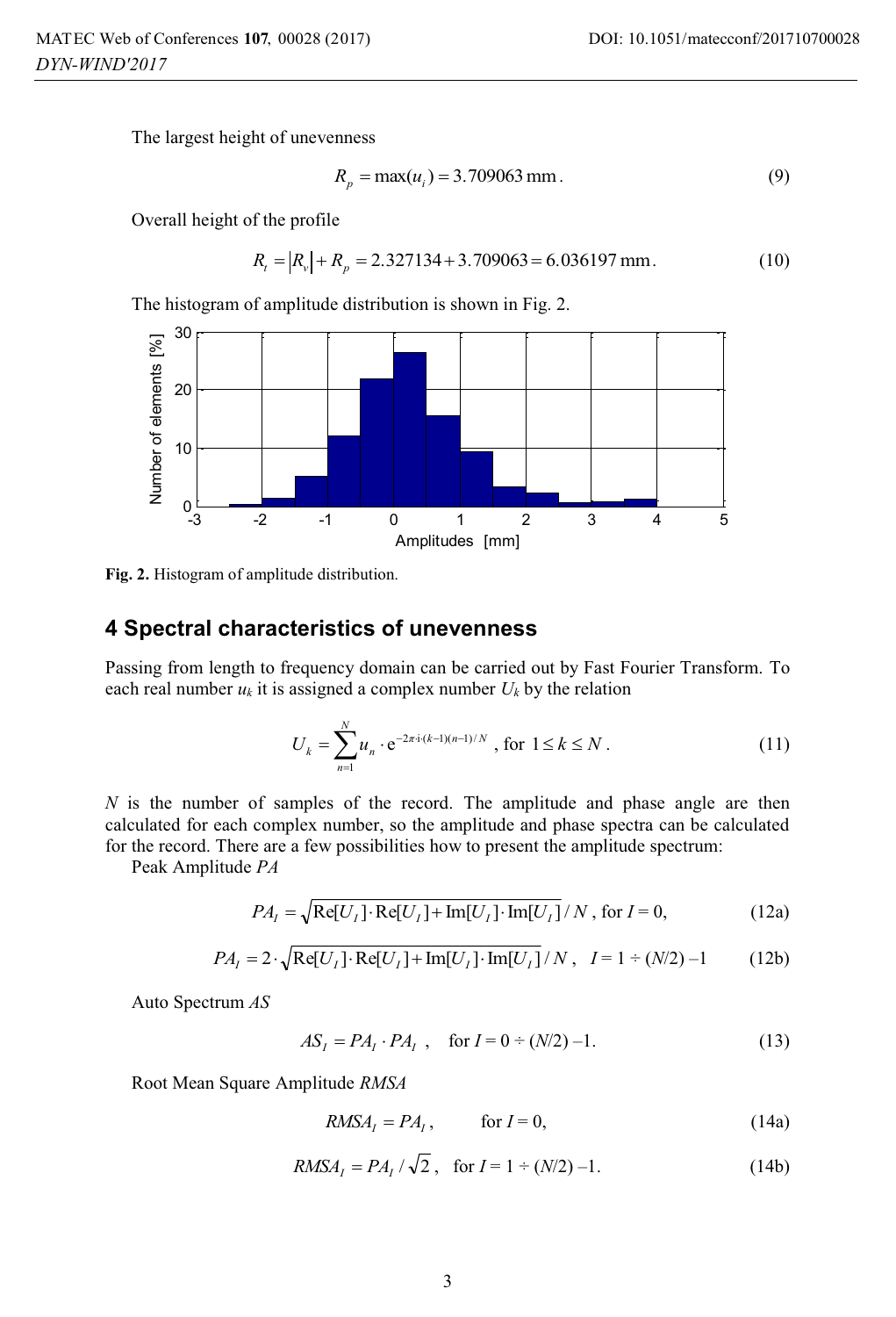Power Spectrum *PS*

$$
PS_I = AS_I, \qquad \text{for } I = 0,
$$
 (15a)

$$
PS_I = AS_I / 2 \,, \quad \text{for } I = 1 \div (N/2) - 1. \tag{15b}
$$

The spectrum is usually shown as a function of wavenumber  $\Omega = 2\pi / L$  in [rad/m] or as a function of wavelength *L* in [m]. The PSD of unevenness *u* as a function of *Ω* is shown in Fig. 3 and peak amplitude of unevenness *u* as a function of *L* is shown in Fig. 4.



**Fig. 3.** PSD of unevenness *u*.



**Fig. 4.** Peak amplitude of unevenness *u*.

The standard ISO 8608 [3] classified the road under the PSD into 8 categories  $A - H$ . Our road profile can be classified in the category B, Fig. 5.

## **5 Conclusion**

Road unevenness represents the source of kinematic excitation of vehicle. It directly affects the vibration of the vehicle and the value of the dynamic components of the contact forces. The knowledge of real road profile and its amplitude and spectral characteristics is needed for classification of the road and for the numerical simulation of vehicle motion along the road. Our profile is 105.9 m long. Overall height of the profile is 6.03 mm. The greatest depth and the largest height are -2.32 and 3.71 mm, respectively. The profile contains the waves of wavelength *L* in the interval 0.97 – 105.9 m. By the Standard ISO 8608 the profile can be classified as category B. It can be used as input value for numerical simulation of motion of plane vehicle computing model along the road.